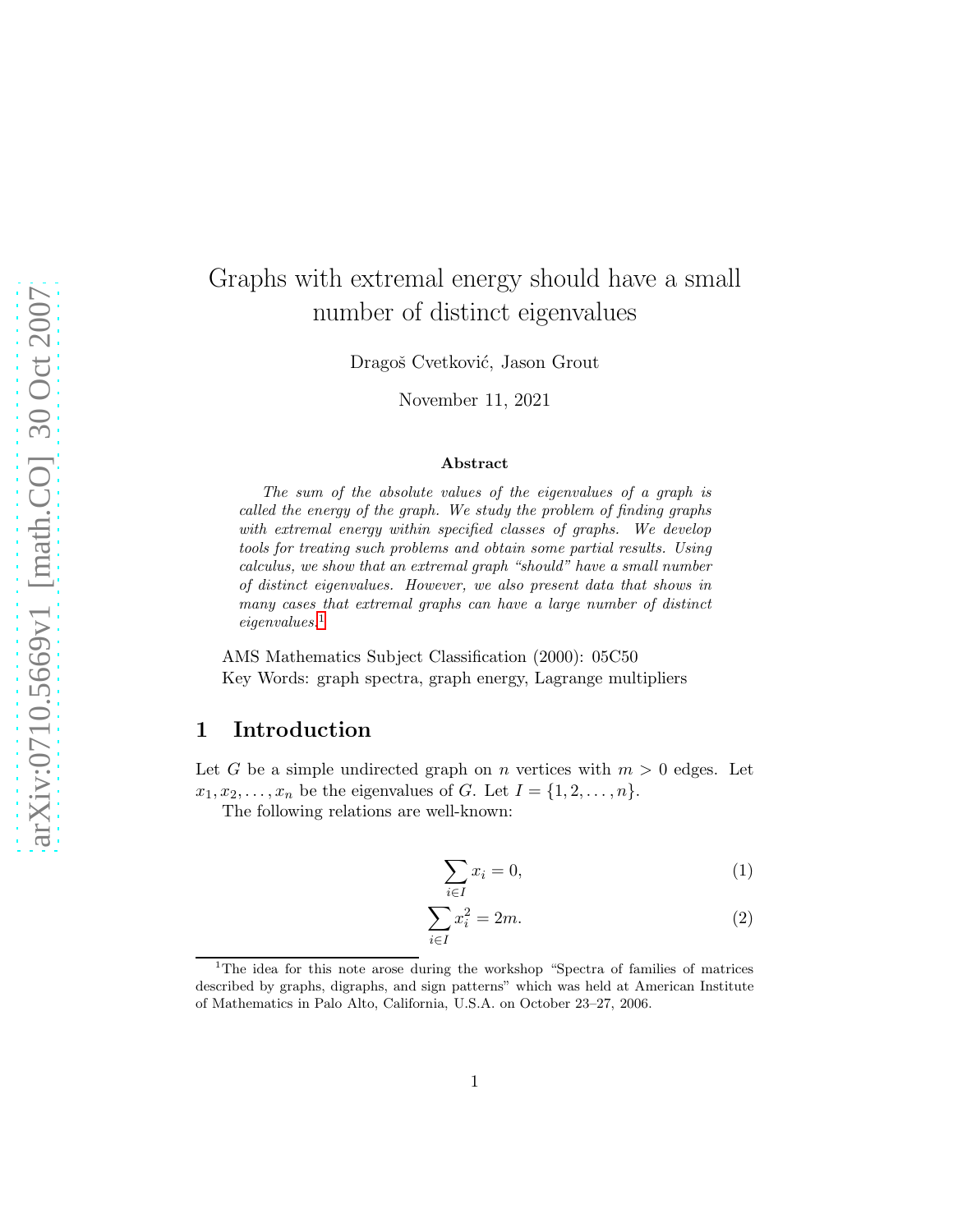The energy  $E(G)$  of G is defined by

$$
E(G) = \sum_{i \in I} |x_i|.
$$

The energy of a graph was defined by I. Gutman [\[4\]](#page-14-0) and has attracted much attention from researchers in the last few years.

Given a set  $\mathcal G$  of graphs, one can ask which graphs in  $\mathcal G$  have extremal (minimal or maximal) energy. In this paper, we shall develop a procedure for treating the problem of finding an extremal graph when all graphs in  $\mathcal G$ have a fixed number of vertices and edges and a given family of eigenvalues. Because our procedure allows us to specify eigenvalues that graphs in  $G$ must have, we can make sure that  $\mathcal G$  includes all graphs having certain properties (bipartite, regular, etc.). Because our procedure relies on methods of continuous calculus, it will not always produce a graph with extremal energy. However, even when we do not obtain a graph with extremal energy, our procedure still gives a heuristic to guide a search for such a graph.

We will concentrate our efforts in this paper on finding a graph in  $\mathcal G$  that has maximal energy. Our tools can also be applied to the problem of finding graphs with a minimal energy. However, this problem appears to be easier and there are several recent results in this direction (see, for example, [\[11\]](#page-15-0), [\[6\]](#page-14-1)), so we shall mention it only in passing.

It is known that for  $n \leq 7$ , the graphs with maximal energy are the complete graphs  $K_n$ ,  $n = 1, 2, ..., 7$ . Maximal values of energy for graphs with  $n$  vertices have been determined heuristically by the system AutoGraphiX [\[1\]](#page-14-2) for  $n \leq 12$ . In [\[1\]](#page-14-2), the corresponding maximal energy graph is given only for  $n = 10$ . The graph with maximal energy among 10-vertex graphs is the complement of the Petersen graph, i.e., the line graph  $L(K_5)$  of the complete graph  $K_5$ . This graph is strongly regular and has three distinct eigenvalues. Maximal energy graphs have been determined in [\[7\]](#page-14-3) for an infinite sequence of values of  $n(n)$  is a power of 2) and in these cases the graphs are also strongly regular. The smallest such graph, the Clebsch graph, has 16 vertices and the spectrum  $10, 2^5, -2^{10}$  (superscripts denote multiplicities of eigenvalues). The Clebsch graph appears as graph No. 187 in Table A3 in [\[3\]](#page-14-4).

The connection between maximal energy graphs and strong regularity is explored further in [\[7\]](#page-14-3). It is proved in [7] that for a graph  $G$  on  $n$  vertices the following inequality holds:

$$
E(G) \le \frac{n}{2}(1+\sqrt{n}),
$$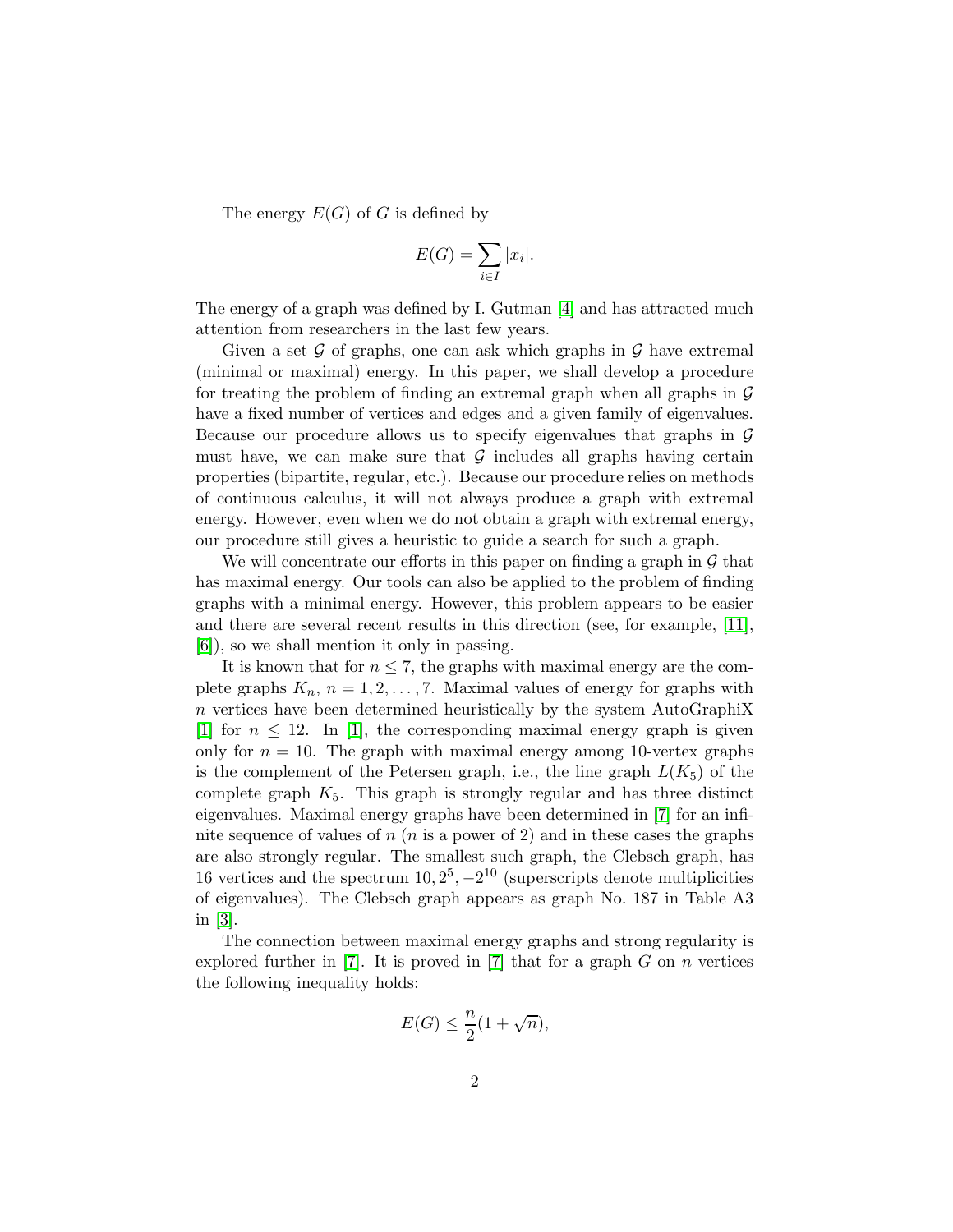with equality if and only if  $G$  is a strongly regular graph with parameters  $(n,(n+\sqrt{n})/2,(n+\sqrt{n})/4,(n+\sqrt{n})/4)$ . Such strongly regular graphs exist for  $n = 4\tau^2$  for  $\tau = 2^m$ ,  $m = 1, 2, \ldots$ . From the theory of strongly regular graphs, one can deduce that a graph with such parameters has distinct eigenvalues  $\tau(2\tau+1), \pm \tau$ . The conjecture that, for any  $\epsilon > 0$ , for almost all n, there exists a graph  $G$  on n vertices such that

$$
E(G) \ge (1 - \epsilon) \frac{n}{2} (1 + \sqrt{n})
$$

has been confirmed in a slightly improved form in [\[10\]](#page-15-1). These results give a basis to think that, in general, graphs with extremal energy have a small number of distinct eigenvalues. Though our results support this heuristic, we also note examples with significant deviations from these expectations. These unexpected examples seem to make the maximal energy problem very difficult.

The rest of the paper is organized as follows. In Section 2, we present some known results on graph spectra which will be used later. In Section 3, we prove a simple but useful theorem which gives a basis for thinking that extremal graphs should have a small number of distinct eigenvalues. Section 4 contains examples using our theorem. In Section 5, we present some computational and theoretical data which show the existence of maximal energy graphs with a large number of distinct eigenvalues. A heuristic procedure for finding maximal energy graphs is formulated in Section 6. Finally, we summarize our main points concerning maximal energy graphs in Section 7.

#### 2 Preliminaries

We shall quote some simple and well-known facts from the theory of graph spectra which will be used in the rest of the paper.

**Proposition 1.** (see [\[2\]](#page-14-5), p. 85) For any graph with eigenvalues  $x_1, x_2, \ldots, x_n$ and t triangles we have  $\sum_{i \in I} x_i^3 = 6t$ .

In particular, this means that the third spectral moment  $\sum_{i \in I} x_i^3$  is always an integer that is divisible by 6.

**Proposition 2.** (see [\[2\]](#page-14-5), p. 87) A graph is bipartite if and only if its spectrum is symmetric with respect to 0.

In bipartite graphs, if x is an eigenvalue of multiplicity k, then  $-x$  is also an eigenvalue of multiplicity k.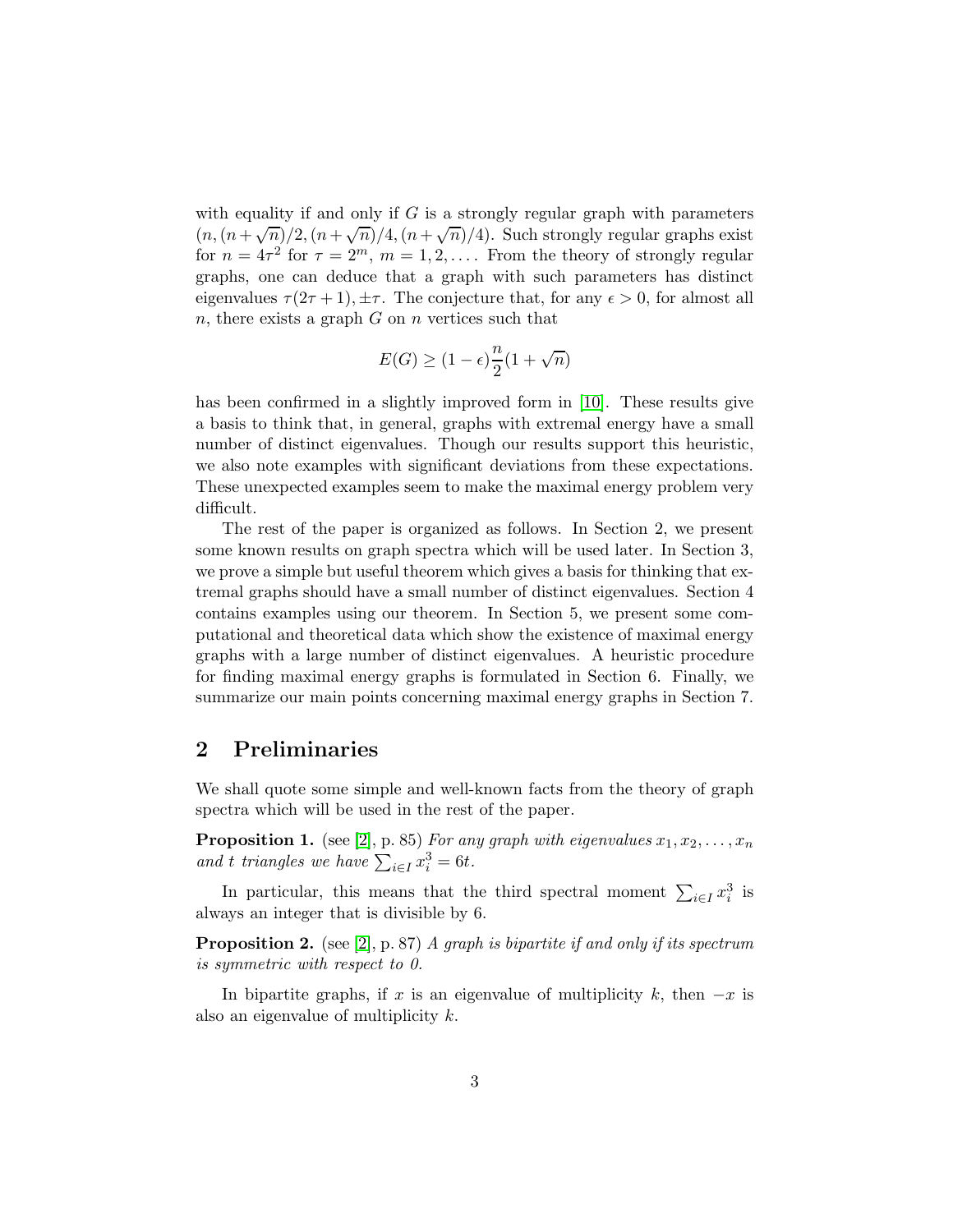**Proposition 3.** (see [\[2\]](#page-14-5), p. 94) A graph with n vertices, m edges, and largest eigenvalue  $x_1$  is regular if and only if  $x_1 = \frac{2m}{n}$  $\frac{m}{n}$ .

**Proposition 4.** (see [\[2\]](#page-14-5), p. 56) If G is a regular graph with eigenvalues  $x_1, x_2, \ldots, x_n$  (with  $x_1 \ge x_i$  for  $i = 2, \ldots, n$ ), then the eigenvalues of the complement of G are  $n - x_1 - 1$  and  $-x_i - 1$  for  $i = 2, ..., n$ .

**Proposition 5.** (see [\[2\]](#page-14-5), p. 53) The eigenvalues of a cycle  $C_n$  of length n are  $2 \cos \left( \frac{2\pi}{n} \right)$  $\frac{2\pi}{n}j$ , where  $j=1,2,\ldots,n$ .

In particular, we obtain the spectrum for a triangle  $(2, -1^2)$ , a quadrangle  $(2,0^2,-2)$ , and a pentagon  $(2,0.618^2,-1.618^2, i.e., 2, (1/\varphi)^2, -\varphi^2$ , where  $\varphi = (1 + \sqrt{5})/2 \approx 1.618$ , the golden ratio).

#### 3 Main theorem and tools

To motivate our main theorem, we shall use traditional calculus to try to find extremal values of the energy of graphs. Of course, using techniques from continuous mathematics in problems of discrete mathematics requires careful handling and we shall see the limitations of such an approach. However, some results can be achieved. The use of calculus in handling extremal problems with graph eigenvalues was suggested in [\[2,](#page-14-5) Section 7.7].

Define

$$
I = I_+ \cup I_-, \text{ where}
$$
  

$$
I_+ = \{i | i \in I, x_i \ge 0\} \text{ and } I_- = \{i | i \in I, x_i < 0\}.
$$

Then the energy can be represented in the following form:

$$
E = \sum_{i \in I_+} x_i - \sum_{i \in I_-} x_i.
$$

If the graph is not trivial, then  $I_+$  and  $I_-$  are both non-empty by [\(1\)](#page-0-1).

Consider an auxiliary function involving the constraints [\(1\)](#page-0-1) and [\(2\)](#page-0-2):

$$
F = \sum_{i \in I_+} x_i - \sum_{i \in I_-} x_i + \alpha \sum_{i \in I} x_i + \beta \left( \sum_{i \in I} x_i^2 - 2m \right),
$$

where  $\alpha, \beta$  are Lagrange multipliers. Extremal values of the function E satisfying the constraints [\(1\)](#page-0-1) and [\(2\)](#page-0-2) can be found by equating the partial derivatives of function  $F$  with 0, i.e.

$$
\frac{\partial F}{\partial x_j} = \pm 1 + \alpha + 2\beta x_j = 0, \ \ j \in I.
$$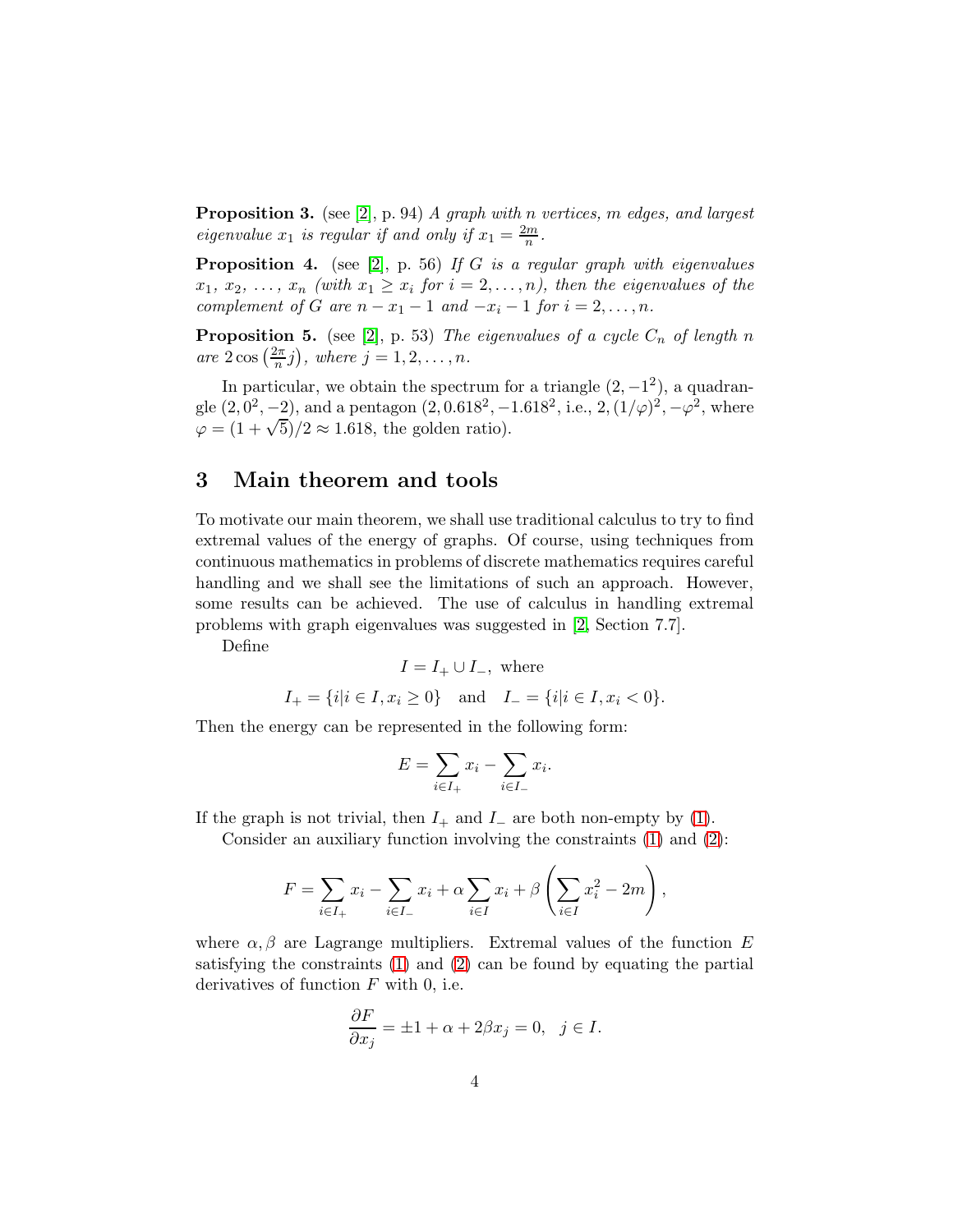The first term in the sum is equal to  $+1$  if  $j \in I_+$  and is equal to  $-1$  if  $j \in I_-.$  Hence we obtain

$$
x_j = \frac{-\alpha \mp 1}{2\beta}, \ \ j \in I.
$$

This means that a graph with extremal energy should have only two distinct eigenvalues.

These derivations were used in [\[5\]](#page-14-6) to derive the McClelland upper bound for the energy in a new way.

However, the only graphs that have only two distinct eigenvalues are unions of complete graphs of a fixed order. We must assume that at least three distinct eigenvalues exist in non-trivial cases.

We shall treat our problem in the following way. Assume that we somehow know that an extremal graph we are looking for has some fixed and given eigenvalues K, consisting of  $x_i$ ,  $i \in K$ . Let H be the set of graphs having a fixed number of vertices and edges and the given family of eigenvalues K. Let  $J = I \setminus K$ , so that the eigenvalues  $x_i, i \in J$ , are considered unknown. We seek to determine these unknown eigenvalues in such a way that the energy becomes extremal in  $H$ . Index sets  $J$  and  $K$  are further partitioned, as I was partitioned, into subsets corresponding to non-negative and negative eigenvalues:

$$
J = J_+ \cup J_- \quad \text{and} \quad K = K_+ \cup K_-.
$$

Now we have

$$
E = \sum_{i \in J_+} x_i - \sum_{i \in J_-} x_i + \sum_{i \in K_+} x_i - \sum_{i \in K_-} x_i,
$$

and from  $(1)$  and  $(2)$ ,

$$
\sum_{i \in J} x_i + \sum_{i \in K} x_i = 0 \text{ and } \sum_{i \in J} x_i^2 + \sum_{i \in K} x_i^2 = 2m.
$$

Let

$$
C_{+} = \sum_{i \in K_{+}} x_{i}, \ C_{-} = \sum_{i \in K_{-}} x_{i}, \ C = \sum_{i \in K} x_{i}, \text{ and } D = \sum_{i \in K} x_{i}^{2}.
$$
 (3)

We can write

$$
F = \sum_{i \in J_+} x_i - \sum_{i \in J_-} x_i + C_+ - C_- + \alpha \left( \sum_{i \in J} x_i + C \right) + \beta \left( \sum_{i \in J} x_i^2 + D - 2m \right).
$$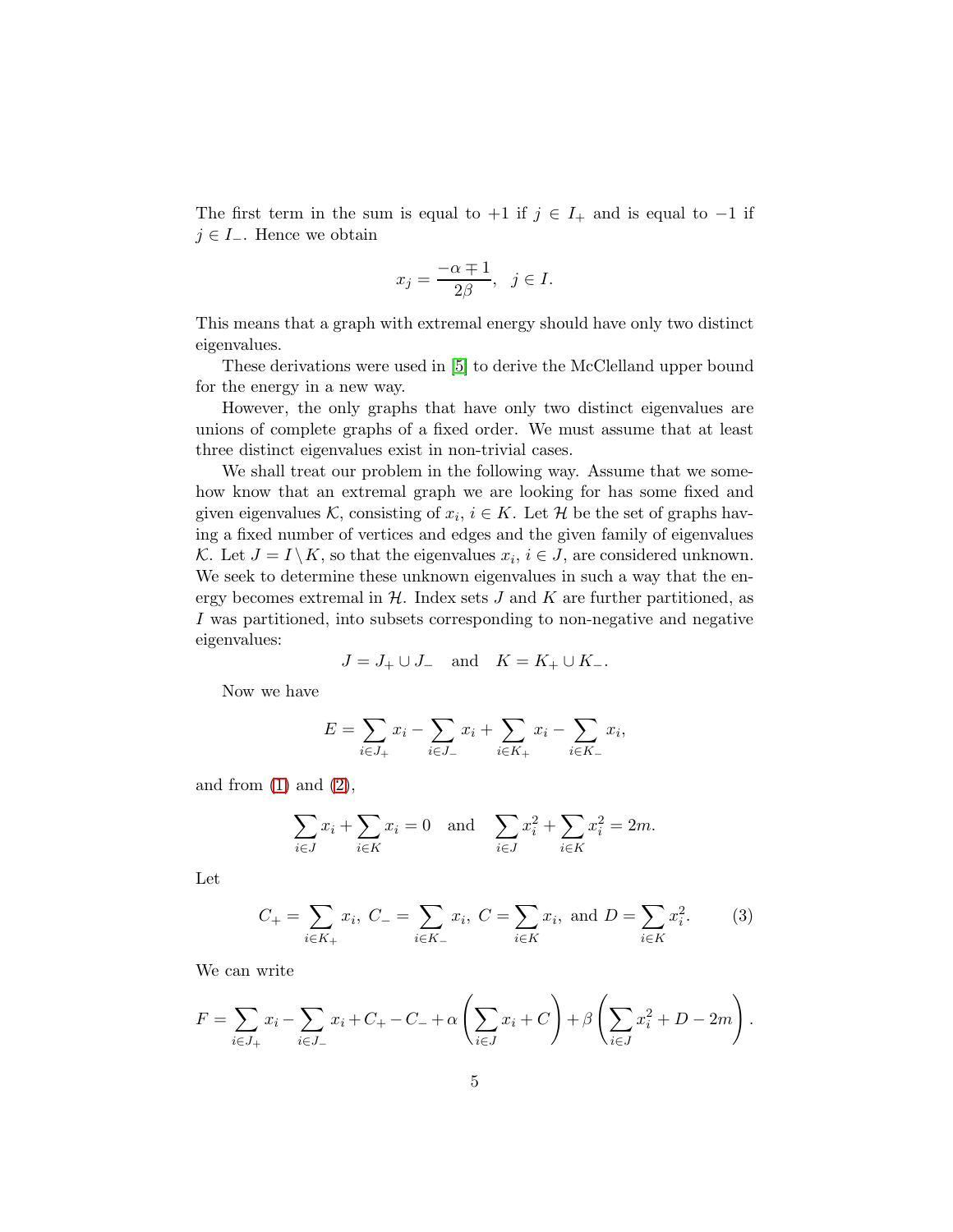Using partial derivatives for any  $j \in J$ , we get

$$
\frac{\partial F}{\partial x_j} = \pm 1 + \alpha + 2\beta x_j = 0 \implies x_j = \frac{-\alpha \mp 1}{2\beta}.
$$

Assuming that both sets  $J_+$  and  $J_-$  are non-empty, this means that unknown eigenvalues should have only two values in a graph with extremal energy. (Sometimes one of the sets  $J_+$  or  $J_-$  is empty in which case our approach does not give any solution.) Denote the two values obtained by  $x, y$  and the corresponding multiplicities by  $p, q$ .

This sets up  $|J| - 1$  Lagrange multiplier problems (one for each situation  $|J_+| = i$  and  $|J_-| = |J| - i$  for  $i = 1, 2, ..., |J| - 1$ . For a given distribution of unknown positive and negative eigenvalues, the solution of the corresponding Lagrange multiplier problem will give us an upper bound on the maximal energy of graphs in  $\mathcal H$  with a corresponding distribution of unknown eigenvalues. If we take the maximal value  $E$  over all such solutions, and that energy value is realized by a graph, then we know we have a maximal energy graph in  $H$ .

Extend the known part of the spectrum  $K$  by the values corresponding to E of x, y with multiplicities p, q. Denote by L the described procedure of completing the partial spectrum using the Lagrange multipliers and let  $\mathcal{K}_L$ be the resulting complete spectrum.

Now we can formulate a slightly more general statement.

**Theorem 1.** Let n, m be positive integers and let  $K$  be a family of reals. Let  $\mathcal G$  be the class of graphs having n vertices and m edges. Suppose that  $G \in \mathcal{G}$  is a graph with maximal energy in  $\mathcal{G}$  and has all members of  $\mathcal{K}$  as eigenvalues. Let  $\mathcal{K}_L$  be the spectrum obtained from K by procedure L. If a graph H has the spectrum  $K_L$ , then H also has maximal energy in G and has the same energy as G.

**Proof.** Suppose that  $G \in \mathcal{G}$  is a maximal energy graph in  $\mathcal{G}$  with energy E. Let H be the class of graphs from G which have all members of K as eigenvalues. By the construction of  $\mathcal{K}_L$ , the graph H belongs to H and has a maximal energy in H. Since  $G \in \mathcal{H}$ , H must have energy at least E. However, since G is also a maximal graph in G, the energy of H must be exactly equal to E, so H also is a maximal graph in  $G$ . exactly equal to  $E$ , so  $H$  also is a maximal graph in  $\mathcal{G}$ .

An analagous procedure and theorem can be stated for minimal energy graphs.

This theorem can be interpreted as "graphs with extremal energy should have a small number of distinct eigenvalues," as pointed out in the title of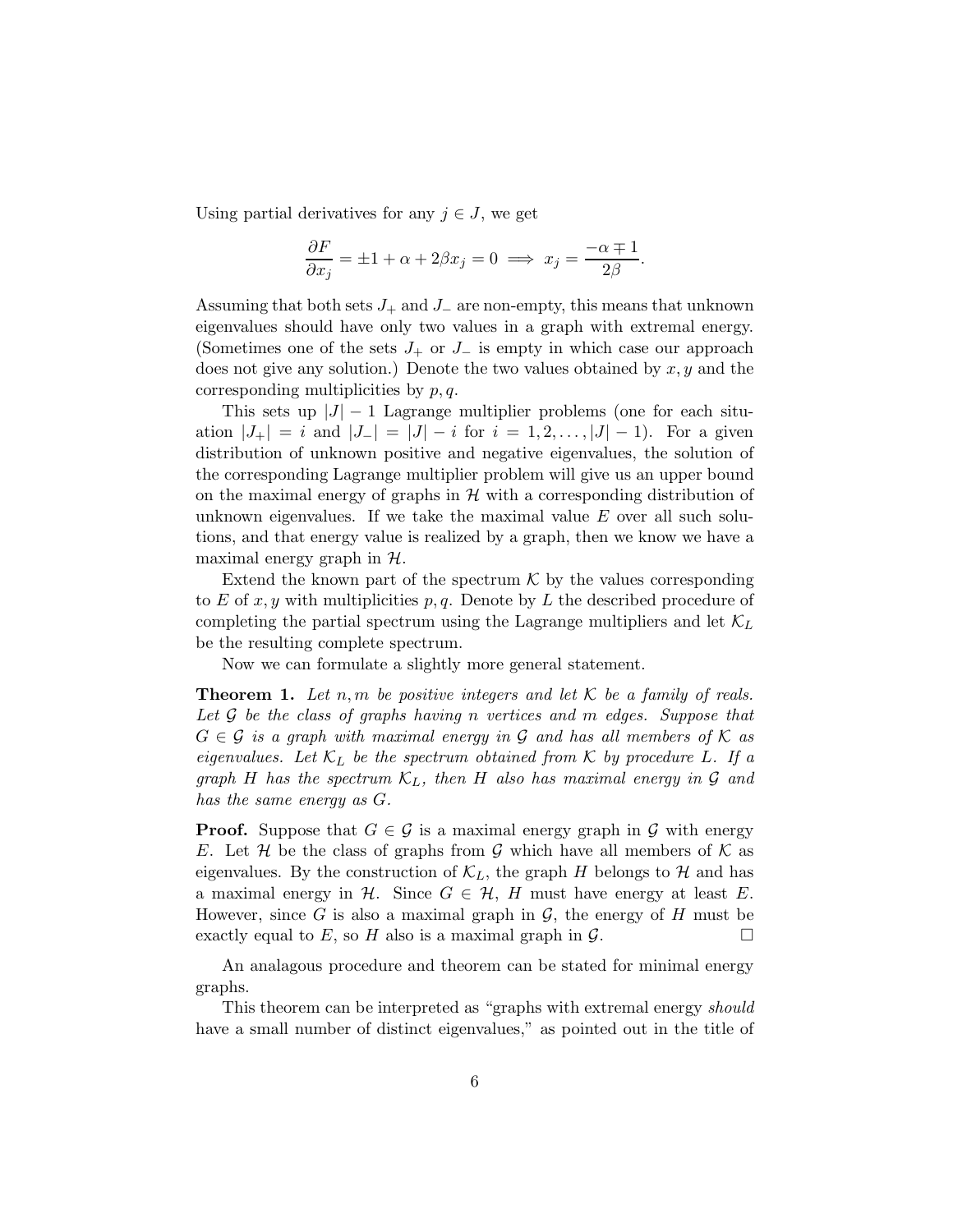this paper. Namely, the eigenvalues which are not fixed by the set  $K$  would have, in a truly optimal graph, only two values, if such a graph happened to exist.

#### 4 Examples

In this section we shall give several examples of using Theorem 1 to guide searches for maximal energy graphs. Note that these examples may not represent complete proofs that the graphs involved have extremal energy. However, they do illustrate how to use the ideas behind Theorem 1.

As a computational alternative, instead of explictly using procedure L and the involved Lagrange equations, we will compute all possible ways of adding two eigenvalues to the family  $\mathcal K$  while respecting the constraints [\(1\)](#page-0-1) and  $(2)$ . The solutions of the Lagrange equations in procedure L will be among these results, so maximizing the energy over these results will yield the maximum we would get from procedure L.

To this end, we introduce some technical notation. The set J contains  $|J| = n - |K|$  elements. Suppose that an extremal solution contains eigenvalues x, y with multiplicities  $p, q$  respectively. The following system of equations must be satisfied, where p, q, and |J| are positive integers and x, y, C, and D are real numbers:

<span id="page-6-0"></span>
$$
\{p+q=|J|, px+qy=-C, px^2+qy^2=2m-D\}.
$$
 (4)

In this notation, the energy is  $E = p|x| + q|y| + C_+ - C_-$ .

Our examples are computed using a small Mathematica program (see Appendix [A\)](#page-15-2) or a small SAGE [\[9\]](#page-14-7) program (see Appendix [B\)](#page-15-3). Given the number of vertices, the number of edges, and a list of known eigenvalues that define G, the program prints all 4-tuples  $(p, q, x, y)$  satisfying the system of equations [\(4\)](#page-6-0). For each solution, the program also prints the corresponding energy E and  $\frac{1}{6}\sum_{i\in I}x_i^3$ . This last quantity is the third spectral moment divided by 6 and should be an integer if the solution corresponds to the eigenvalues of an actual graph (see Proposition 1). To solve the system of equations, we vary p between 1 and  $|J|-1$  and for each such p corresponding solutions are obtained (0, 1 or 2 solutions, having in mind that the third equation in [\(4\)](#page-6-0) is quadratic). However, because of the symmetry of the system of equations, it is sufficient to consider solutions for  $p = 1, 2, \ldots, |J|/2$ .

A. Let us examine the class of regular graphs of degree 10 having 16 vertices. By Proposition 3, the class G defined by  $n = 16$ ,  $m = 80$ , and  $\mathcal{K} = \{10\}$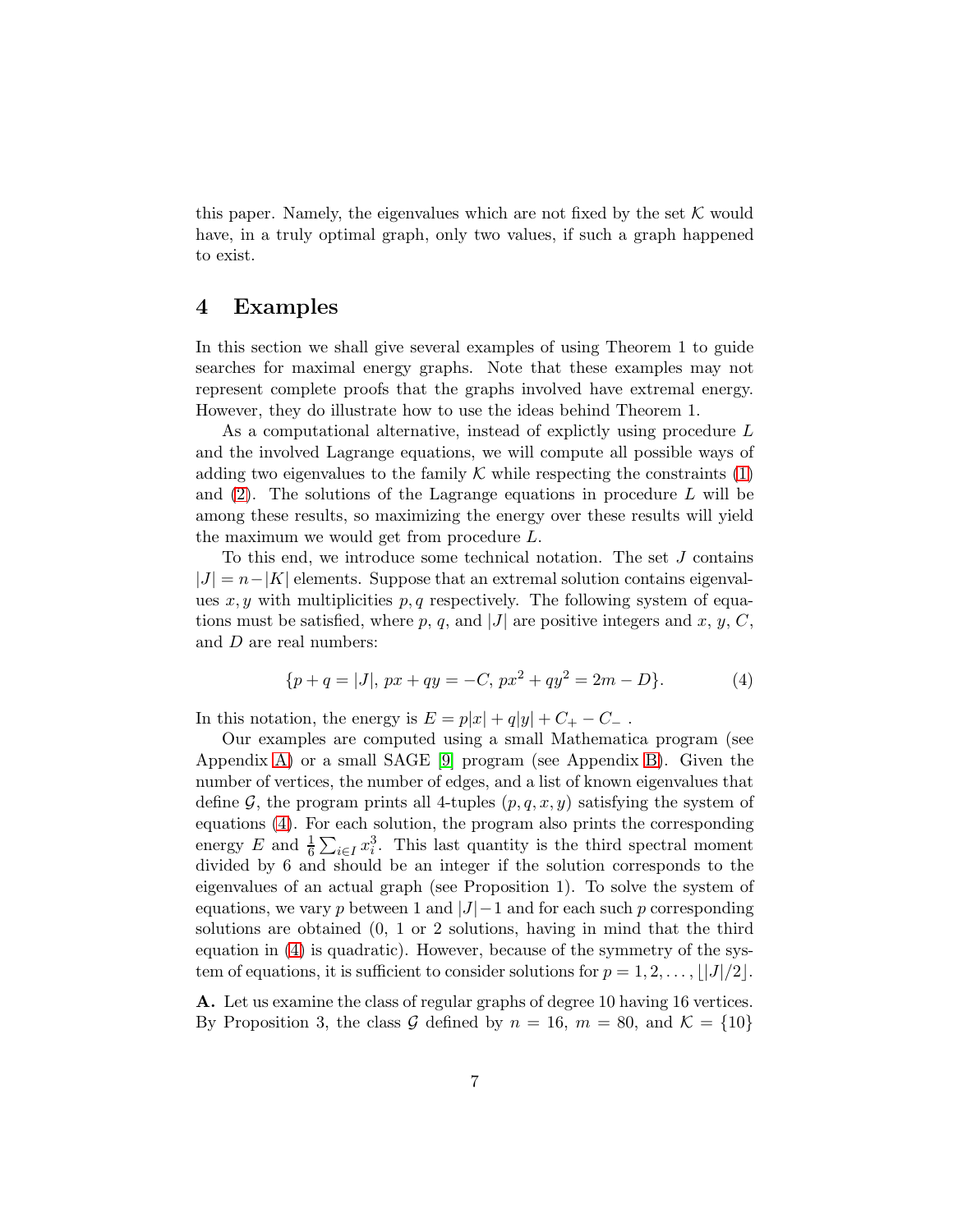|                  |                  |                  |               |                  | $\lceil n \rceil$                        |
|------------------|------------------|------------------|---------------|------------------|------------------------------------------|
| $\boldsymbol{p}$ | $\boldsymbol{q}$ | $\boldsymbol{x}$ | $\mathcal{Y}$ | $\boldsymbol{E}$ | $\frac{1}{6}$<br>$x_i^3$<br>$\sum_{i=1}$ |
| 1                | 14               | $-7.7220$        | $-0.1627$     | 20.0000          | 89.9136                                  |
| 1                | 14               | 6.3887           | $-1.1706$     | 32.7773          | 206.3830                                 |
| $\overline{2}$   | 13               | $-5.4741$        | 0.0729        | 21.8963          | 111.9900                                 |
| $\overline{2}$   | 13               | 4.1407           | $-1.4063$     | 36.5629          | 184.3060                                 |
| 3                | 12               | $-4.4379$        | 0.2761        | 26.6274          | 123.0070                                 |
| 3                | 12               | 3.1046           | $-1.6095$     | 38.6274          | 173.2900                                 |
| $\overline{4}$   | 11               | $-3.7936$        | 0.4704        | 30.3489          | 130.4600                                 |
| 4                | 11               | 2.4603           | $-1.8037$     | 39.6822          | 165.8360                                 |
| 5                | 10               | $-3.3333$        | 0.6667        | 33.3333          | 136.2960                                 |
| 5                | 10               | 2.0000           | $-2.0000$     | 40.0000          | 160.0000                                 |
| 6                | 9                | $-2.9761$        | 0.8729        | 35.7128          | 141.3050                                 |
| 6                | 9                | 1.6427           | $-2.2063$     | 39.7128          | 154.9910                                 |
| 7                | 8                | $-2.6825$        | 1.0972        | 37.5547          | 145.9080                                 |
| 7                | 8                | 1.3491           | $-2.4305$     | 38.8880          | 150.3880                                 |

coincides with this class. This implies that  $|K| = 1$ ,  $|J| = 15$ ,  $C = 10$ , and  $D = 100$ . Our program gives the following results.

The value  $p = 5$  corresponds to the maximal energy  $E = 40$  and we get the Clebsch graph with the spectrum  $10, 2^5, -2^{10}$ . There are no other graphs with this spectrum [\[3\]](#page-14-4).

**B.** Consider now graphs on  $n = 10$  vertices.

1.  $m = 30$  edges.

A maximal energy graph in  $\mathcal G$  cannot be complete. Therefore it must have at least three distinct eigenvalues. Restrict our search further to connected graphs with largest eigenvalue 6 (which is simple). Then  $\mathcal{K} = \{6\}$ . (The complement of the Petersen graph is in  $G$ .) Now we have  $|K| = 1$ ,  $|J| = 9, C = 6$ , and  $D = 36$ . Our program gives the following solutions.

| $\boldsymbol{p}$ | q | $\boldsymbol{x}$ | $\mathcal{Y}$ | E       | $\sum_{i=1}^{n}$<br>$x_i^3$ |
|------------------|---|------------------|---------------|---------|-----------------------------|
| 1                | 8 | $-4.8830$        | $-0.1396$     | 12.0000 | 16.5911                     |
| 1                | 8 | 3.5497           | $-1.1937$     | 19.0994 | 41.1866                     |
| $\overline{2}$   |   | $-3.4555$        | 0.1302        | 13.8221 | 22.2487                     |
| $\overline{2}$   |   | 2.1222           | $-1.4635$     | 20.4888 | 35.5290                     |
| 3                | 6 | $-2.7749$        | 0.3874        | 16.6491 | 25.3752                     |
| 3                | 6 | 1.4415           | $-1.7208$     | 20.6491 | 32.4025                     |
| 4                | 5 | $-2.3333$        | 0.6667        | 18.6667 | 27.7778                     |
| 4                | 5 | 1.0000           | $-2.0000$     | 20,0000 | 30,0000                     |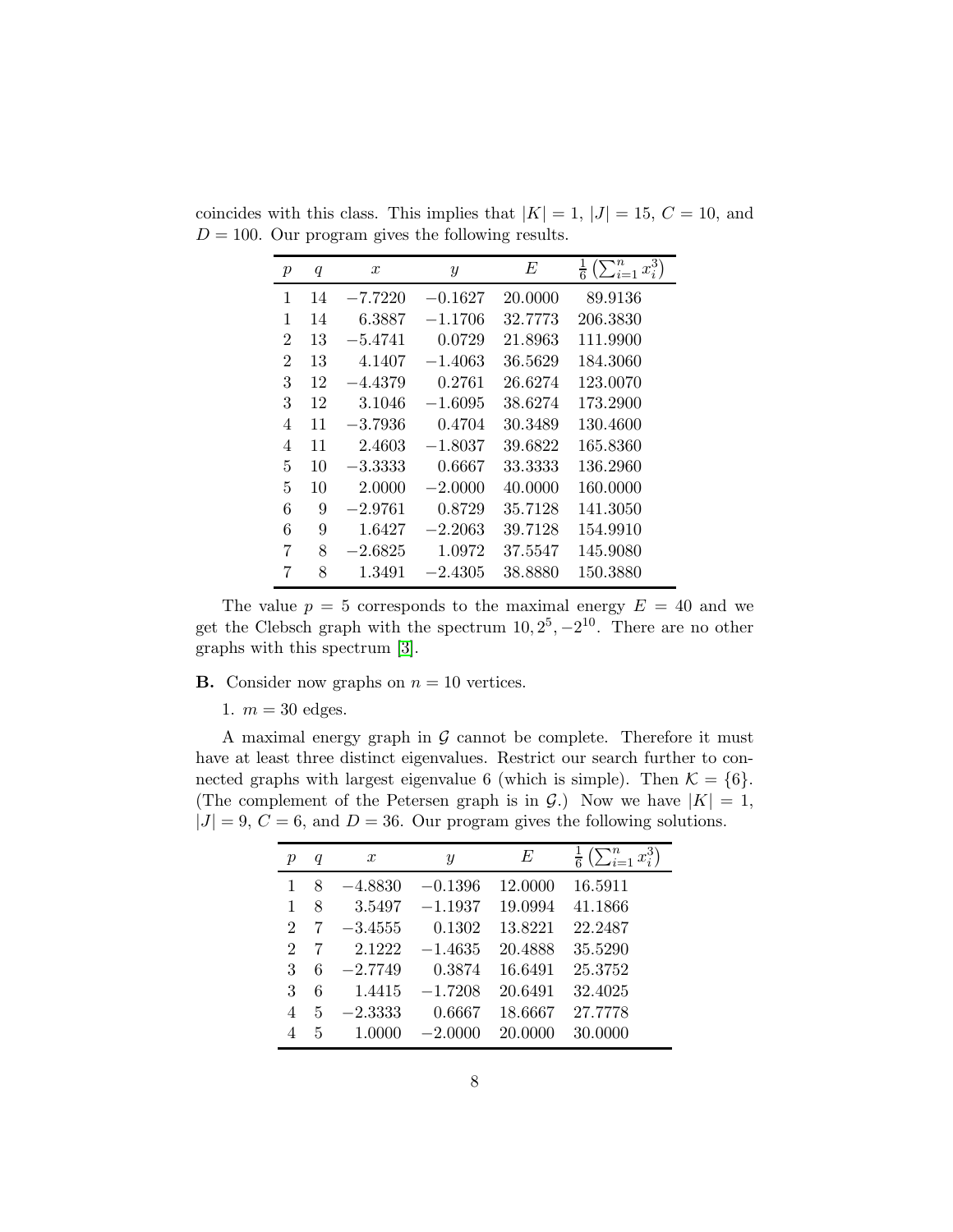High values of energy are obtained for  $p = 3$  and  $p = 2$ , but the corresponding graphs do not exist since the third spectral moment is not divisible by 6 (cf. Proposition 1). For  $p = 4$ , we find that  $L(K_5)$ , the line graph of the complete graph  $K_5$ , has distinct eigenvalues 6, 1,  $-2$  with multiplicities 1, 4, 5 respectively. The graph  $L(K_5)$  is known to have maximal energy among all 10 vertex graphs [\[1\]](#page-14-2).

One should be aware that our calculations do not prove that  $L(K_5)$ has maximal energy (this fact we know from [\[1\]](#page-14-2)). If a graph existed that had spectrum 6,  $1.4415^3$ ,  $-1.7208^6$ , then Theorem 1 would establish it as a maximal energy graph over  $G$ . However, we do not know if there is a graph with, say, eight distinct eigenvalues (all but one close to 1.4415 or −1.7208) which could have energy very close 20.6491. It seems that one has to introduce a kind of distance between spectra (families of reals) to handle such effects, but we shall not do that in this paper.

#### 2.  $m = 9$  edges.

Restrict our search to graphs having a simple eigenvalue  $\mathcal{K} = \{3\}$ . Thus  $|K| = 1$ ,  $|J| = 9$ ,  $C = 3$ , and  $D = 9$ . We then get the following solutions.

| $\boldsymbol{p}$ | q | $\boldsymbol{x}$ | $\boldsymbol{y}$ | E       |        |
|------------------|---|------------------|------------------|---------|--------|
| 1                | 8 | $-3.0000$        | 0.0000           | 6.0000  | 0.0000 |
| 1                | 8 | 2.3333           | $-0.6667$        | 10.6667 | 6.2222 |
| 2                |   | $-2.0972$        | 0.1706           | 8.3887  | 1.4313 |
| 2                |   | 1.4305           | $-0.8373$        | 11.7220 | 4.7910 |
| 3                | 6 | $-1.6667$        | 0.3333           | 10.0000 | 2.2222 |
| 3                | 6 | 1.0000           | $-1.0000$        | 12.0000 | 4.0000 |
|                  | 5 | $-1.3874$        | 0.5099           | 11.0994 | 2.8300 |
|                  | 5 | 0.7208           | $-1.1766$        | 11.7661 | 3.3922 |

For  $p = 1$  we get the star  $K_{1,9}$  (in accordance with the known fact that stars are minimal energy graphs among the trees with a fixed number of vertices) and for  $p = 3$ , we get that the graph  $K_4 \cup 3K_2$  has maximal energy (among graphs considered).

C. The procedure developed is very flexible in the sense that some structural restrictions on graphs (e.g., regularity, bipartiteness, connectedness, etc.) can easily be introduced. Consider graphs on  $n = 14$  vertices with  $m = 21$ edges. If we apply Theorem 1 with  $\mathcal{K} = \emptyset$  (general graphs), and  $\mathcal{K} = \{3\}$ (cubic graphs, cf. Proposition 3), we do not get any graphs. However, if we assume  $\mathcal{K} = \{3, -3\}$  (cubic bipartite graphs, cf. Proposition 2), we obtain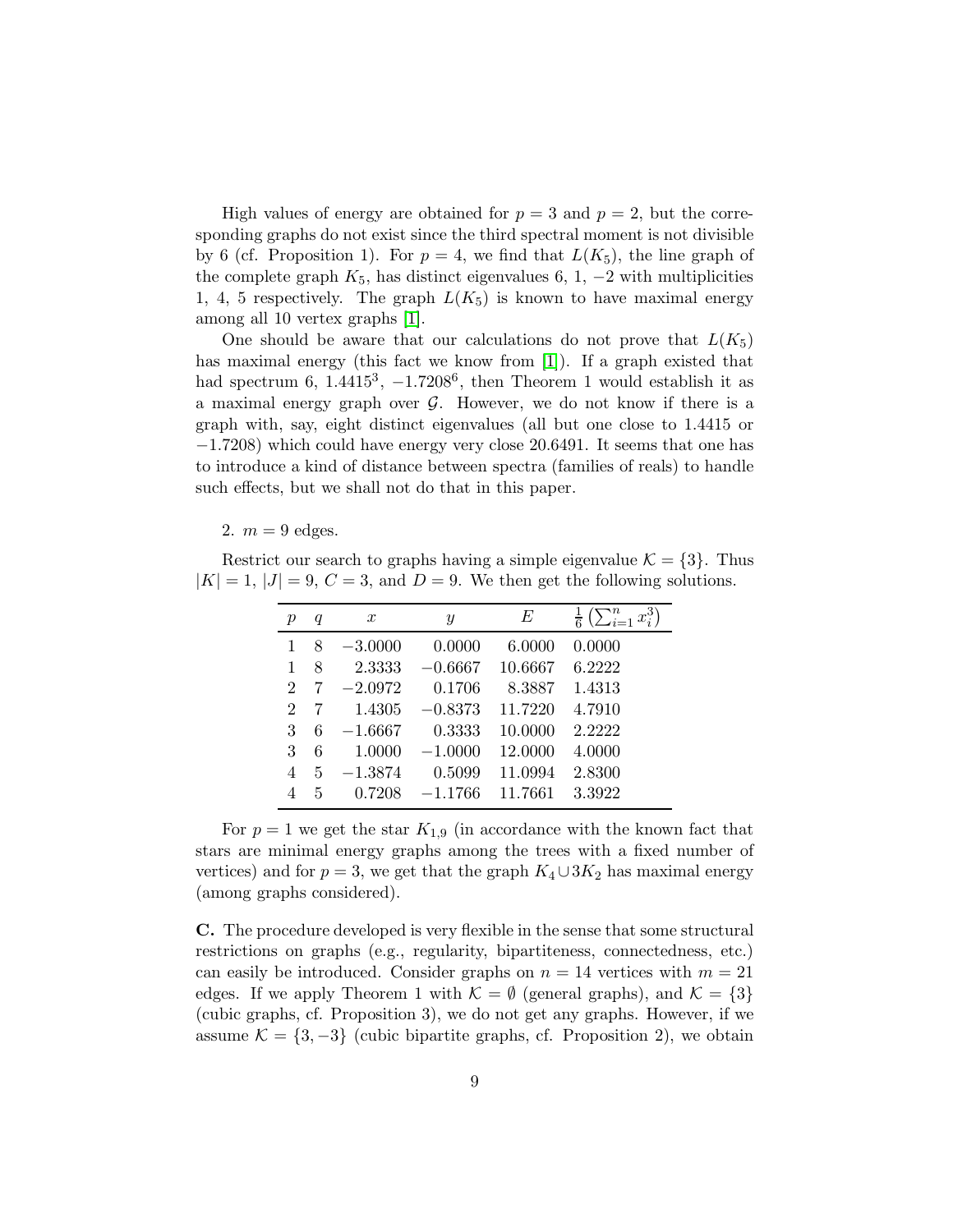| Vertices | Graph <sub>6</sub>    | Edges | Energy | Distinct<br>Eigenvalues | Spectrum                         |
|----------|-----------------------|-------|--------|-------------------------|----------------------------------|
| 7        | $F' \sim w$           | 17    | 12     | $\overline{4}$          | $5, 1, -1^4, -2$                 |
| 8        | $G'1v^{\sim}$ {       | 21    | 14.325 | $\overline{7}$          | $5.427, 1.118, 0.618, -12$ ,     |
|          |                       |       |        |                         | $-1.618, -1.679, -1.865$         |
| 9        | HEutZhj               | 21    | 17.060 | 6                       | $4.702, 1.414^2,$                |
|          |                       |       |        |                         | $-1.414^2$ , $-1.702$ , $-2^2$   |
| 10       | I~qkzXZLw             | 30    | 20     | 3                       | $6, 1^4, -2^5$                   |
| 11       | $JJ$ em] $uj$ [ $v$ _ | 36    | 22.918 | 5                       | 6.585, 1.874, $1^3$ , $-1.459$ , |
|          |                       |       |        |                         | $-2^{5}$                         |
| 12       | K~z\c\qRXVa~          | 42    | 26     | $\overline{5}$          | 7, $2^2$ , $1^2$ , $-1$ , $-2^6$ |

<span id="page-9-0"></span>Table 1: Maximal energy graphs

the Heawood graph with eigenvalues  $3, \sqrt{2}^6, -\sqrt{2}^6, -3,$  which really is an extremal graph.

### 5 Some data on maximal energy graphs

The presented material might suggest that graphs with extremal energy always have a small number of distinct eigenvalues. We now present some computational and theoretical facts showing that this is not always the case.

We present in Table [1](#page-9-0) results of computations concerning extremal energy graphs up to  $n = 12$  vertices, performed when the paper [\[1\]](#page-14-2) was being prepared, but which have not been published. Each graph is identified with a graph6 code, which is a compact representation of the adjacency matrix. The specification of the graph6 code is distributed with Brendan McKay's Nauty program [\[8\]](#page-14-8) and can also be found on the Nauty website. We have independently verified these results with our own computer programs by an exhaustive search. For  $n = 11, 12$  we reduced the search to specific numbers of edges ( $m = 35, 36, 37$  for  $n = 11$  and  $m = 41, 42, 43$  for  $n = 12$ —about 4.6 billion graphs in the latter case).

We note a few items of interest from Table [1.](#page-9-0) For  $n = 7$  there exists a graph with the spectrum  $5, 1, -1^4, -2$  which has the same (maximal) energy  $(E = 12)$  as the complete graph  $K_7$ . For  $n = 12$  the extremal graph is regular of degree 7. This graph is known as an exceptional graph for the least eigenvalue −2 and can be found as graph No. 186 in Table A3 of [\[3\]](#page-14-4). In these examples, the eigenvalue  $-2$  almost always appears with high multiplicity. The number −2 is the least eigenvalue in almost all line graphs. For the role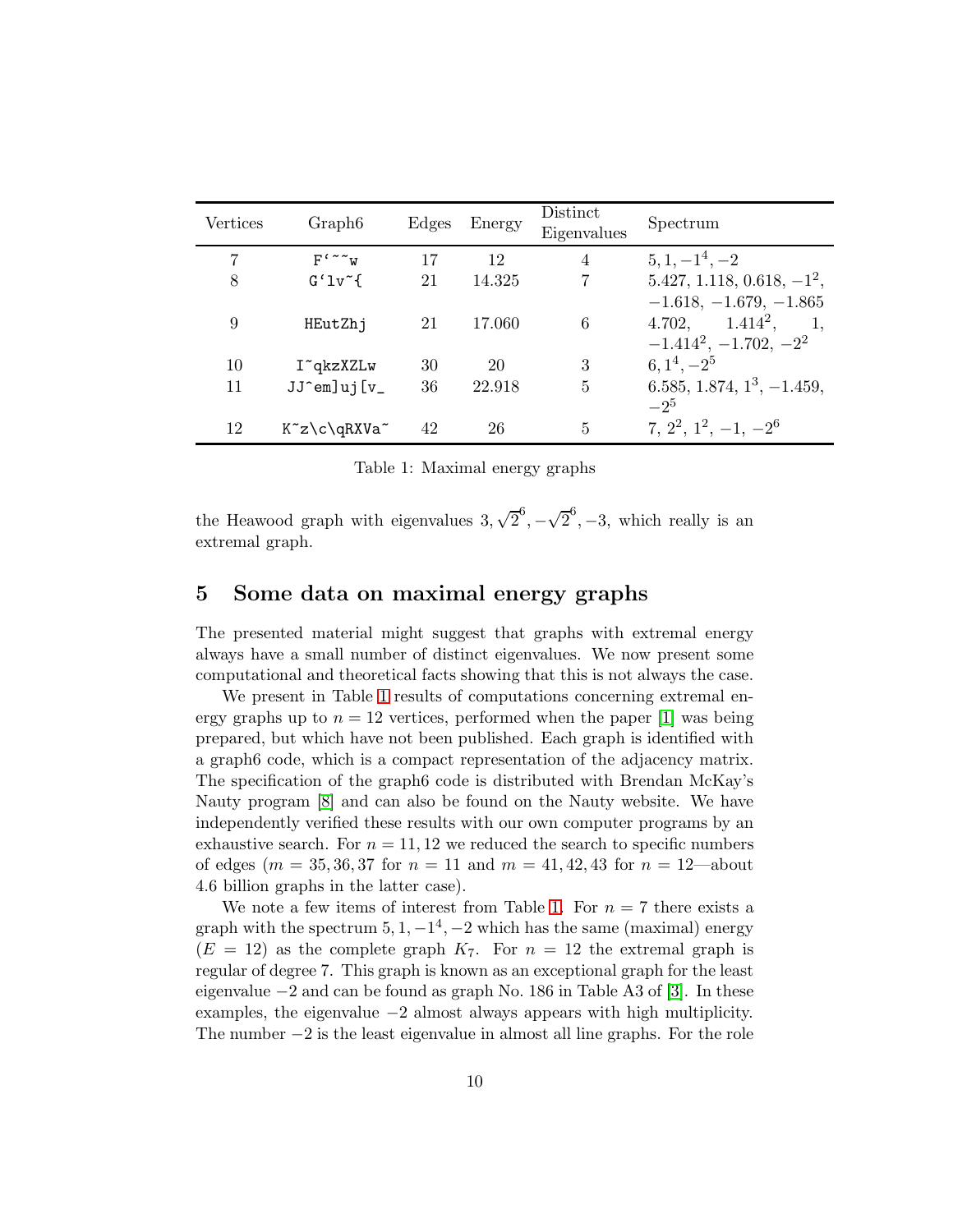of the number  $-2$  in the theory of graph spectra, see [\[3\]](#page-14-4).

This data partially confirms the tendency of eigenvalues of high multiplicity (i.e., small number of distinct eigenvalues) in maximal energy graphs. However, some cases in which there are a large number of distinct eigenvalues also occur. Another example of graphs with maximal energy and a high number of distinct eigenvalues is known from theoretical considerations. Among trees with a given number of vertices, the path has maximal energy (cf., e.g., [\[2\]](#page-14-5), p. 238).

Examples with a high number of distinct eigenvalues show that, in these cases, several sets of eigenvalues produced by procedure L by specifying families of eigenvalues  $K$  do not actually correspond to graphs. This can be seen in the case of a path in the following way. Let  $\pi_1, \pi_2, \ldots, \pi_n$  be (distinct) eigenvalues of a path  $P_n$  on n vertices. Let  $\mathcal{K}_i = {\pi_1, \pi_2, \dots, \pi_i}, i =$  $1, 2, \ldots, n-2$ . By applying procedure L in turn with these sets we come to  $P_n$  only after  $n-2$  iterations.

### 6 A heuristic procedure

Having in view all that has been said, one can outline the following heuristic procedure for finding extremal graphs by repeated applications of procedure L.

**Procedure.** Let n, m be positive integers and let K be the family of reals. Let  $K_L$  be the eigenvalues derived from procedure L. Try to construct a graph having eigenvalues  $K_L$ . If such a graph does not exist, repeatedly add eigenvalues to K and try to construct a graph with eigenvalues  $\mathcal{K}_L$ .

Of course, depending on the concrete problem, the eigenvalues to add to  $K$  should be determined with other facts and tools not contained in Theorem 1.

We shall give an example of using this procedure to determine a regular graph of degree 15 on 18 vertices with maximal energy. Since the complement of such a graph is regular of degree 2, we know that the complement of such a graph is composed of disjoint unions of cycles. Hence we could apply our Mathematica program a few times while trying, for example, the presence of eigenvalues  $-\varphi \approx -1.618, 1/\varphi \approx 0.618$ , which come from a pentagon in the complement, and/or  $1, -1$ , which come from a quadrangle in the complement (cf. Propositions 4 and 5). However, we will try to use procedure L to guide our guesses.

Using our Mathematica program with  $n = 18$ ,  $m = 15n/2 = 135$  and  $\mathcal{K} = \{15\}$ , we have the following solutions: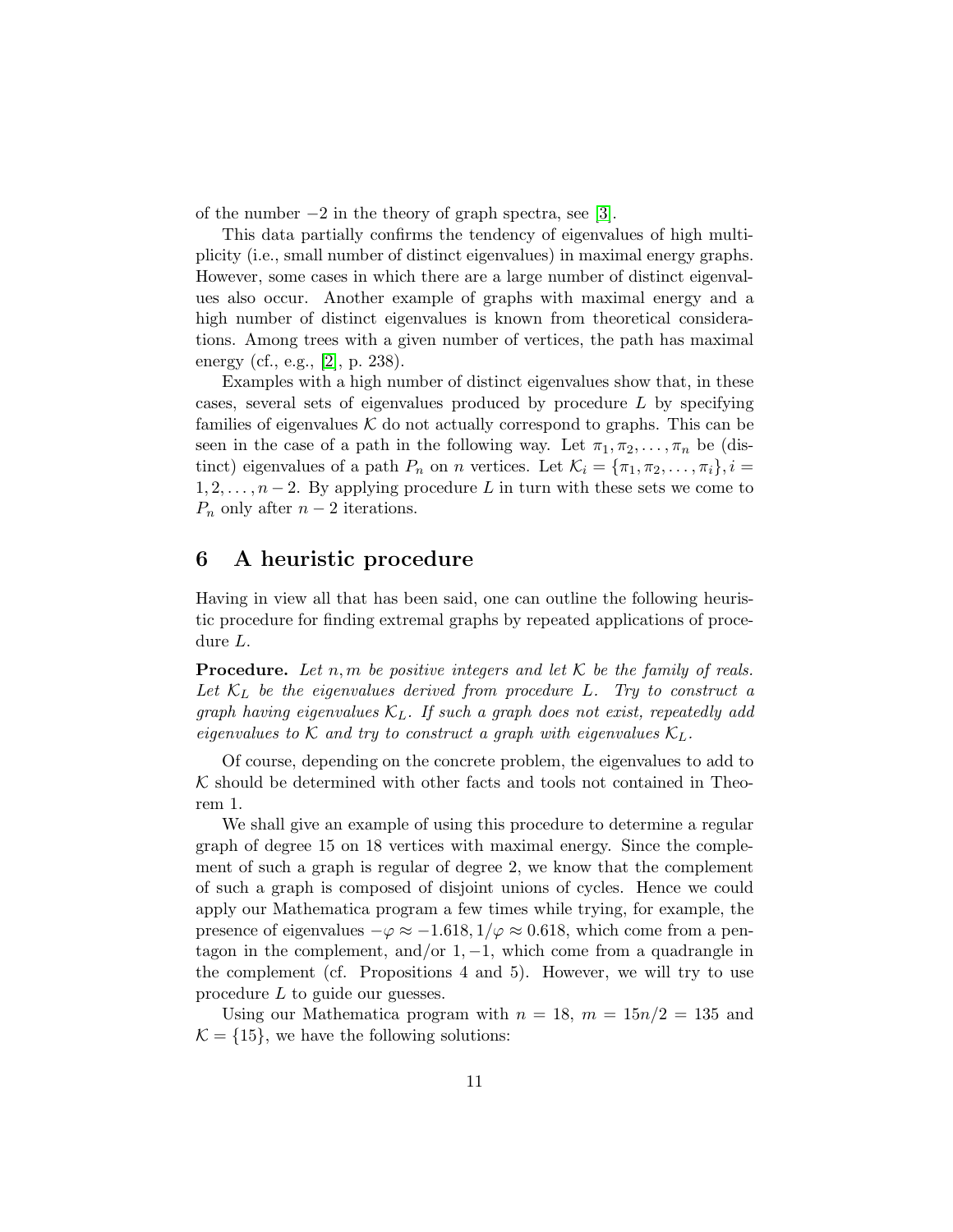| $\boldsymbol{p}$ | q  | $\boldsymbol{x}$ | $\boldsymbol{y}$ | E       | $\sum_{i=1}^n$<br>$x_i^3$<br>$\frac{1}{6}$ |
|------------------|----|------------------|------------------|---------|--------------------------------------------|
| 1                | 16 | $-6.3501$        | $-0.5406$        | 30.0000 | 519.4020                                   |
| 1                | 16 | 4.5854           | $-1.2241$        | 39.1708 | 573.6770                                   |
| $\overline{2}$   | 15 | $-4.6259$        | $-0.3832$        | 30,0000 | 529.3640                                   |
| $\overline{2}$   | 15 | 2.8612           | $-1.3815$        | 41.4446 | 563.7160                                   |
| 3                | 14 | $-3.8353$        | $-0.2496$        | 30,0000 | 534.2570                                   |
| 3                | 14 | 2.0706           | $-1.5151$        | 42.4234 | 558.8230                                   |
| 4                | 13 | $-3.3466$        | $-0.1241$        | 30,0000 | 537.5080                                   |
| 4                | 13 | 1.5819           | $-1.6406$        | 42.6554 | 555.5720                                   |
| 5                | 12 | $-3.0000$        | 0.0000           | 30.0000 | 540.0000                                   |
| 5                | 12 | 1.2353           | $-1.7647$        | 42.3529 | 553.0800                                   |
| 6                | 11 | $-2.7332$        | 0.1272           | 32.7983 | 542.0860                                   |
| 6                | 11 | 0.9685           | $-1.8919$        | 41.6218 | 550.9940                                   |
| 7                | 10 | $-2.5162$        | 0.2613           | 35.2261 | 543.9450                                   |
| 7                | 10 | 0.7514           | $-2.0260$        | 40.5203 | 549.1350                                   |
| 8                | 9  | $-2.3322$        | 0.4064           | 37.3153 | 545.6870                                   |
| 8                | 9  | 0.5675           | $-2.1711$        | 39.0800 | 547.3930                                   |

As we can see, the only solution that passes the 3rd moment test is  $p = 5$ ,  $q = 12, x = -3, y = 0,$  and  $E = 30$ . Interestingly, this is the lowest energy solution found. We have obtained the eigenvalues of the graph  $\overline{6C_3}$  with the spectrum  $15, 0^{12}, -3^5$ . It has three distinct eigenvalues and belongs to the set of trivial strongly regular graphs.

By Propositions 3 and 4, a 15-regular 18-vertex graph has eigenvalue −3 with multiplicity k if and only if the complement of the graph has  $k + 1$ components (which are all cycles). Let us assume for the moment that our extremal graph has at least 4 components in its complement. Therefore we take  $\mathcal{K} = \{15, -3, -3, -3\}$ . We have the following computer output (in the tables below, the lines in which the third spectral moment is divisible by 6 will be denoted by + and the others will be denoted by  $-$ ).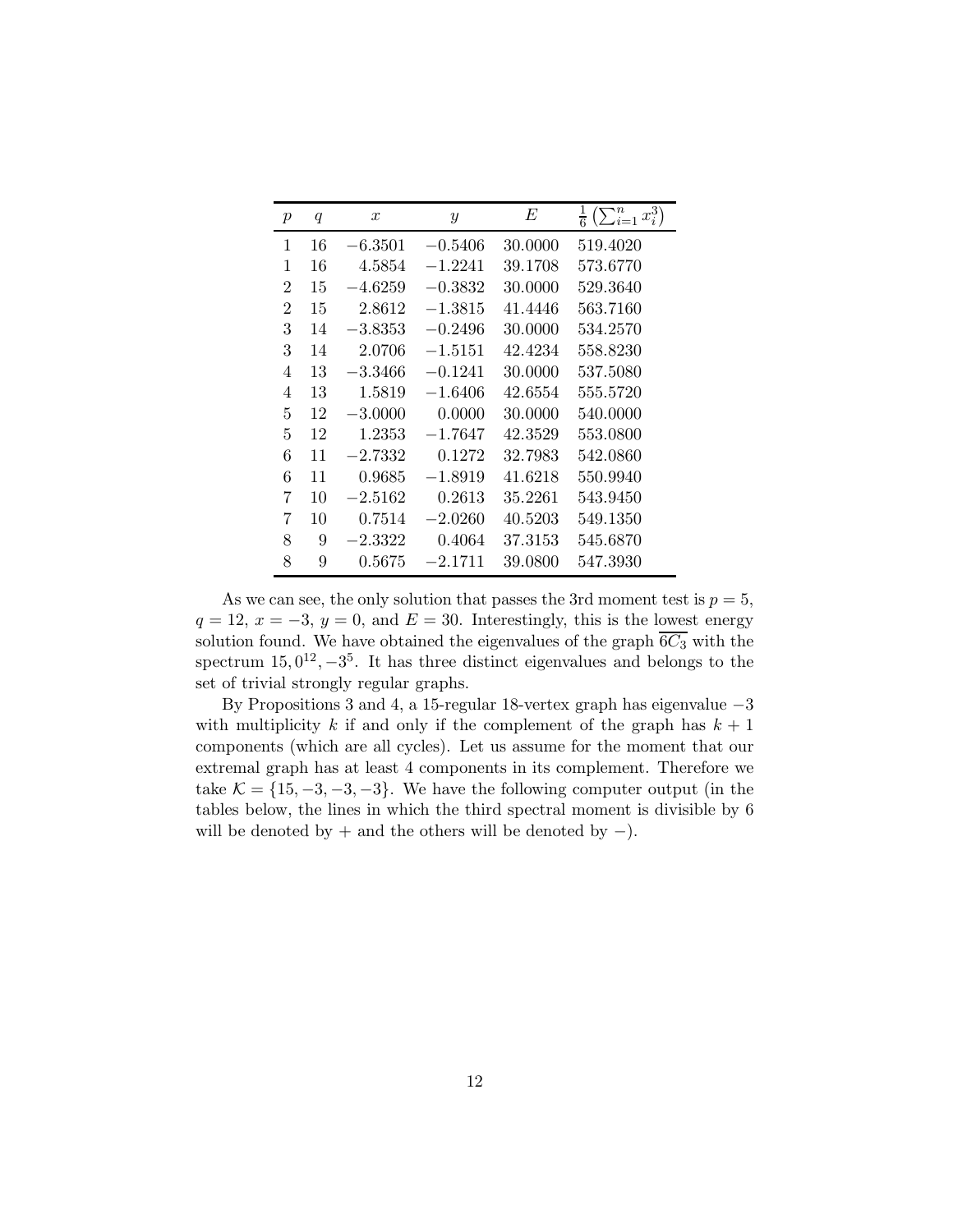| р              | $\boldsymbol{q}$ | $\boldsymbol{x}$ | $\boldsymbol{y}$ | E       | 3rd moment test |
|----------------|------------------|------------------|------------------|---------|-----------------|
| 1              | 13               | $-4.2136$        | $-0.1374$        | 30.0000 |                 |
| 1              | 13               | 3.3565           | -0.7197          | 36.7129 |                 |
| 2              | 12               | $-3.0000$        | 0.0000           | 30.0000 | $^{+}$          |
| $\overline{2}$ | 12               | 2.1429           | -0.8571          | 38.5714 |                 |
| 3              | 11               | $-2.4387$        | 0.1197           | 32.6325 |                 |
| 3              | 11               | 1.5816           | $-0.9768$        | 39.4896 |                 |
| $\overline{4}$ | 10               | $-2.0884$        | 0.2354           | 34.7074 |                 |
| 4              | 10               | 1.2313           | $-1.0925$        | 39.8502 |                 |
| 5              | 9                | $-1.8370$        | 0.3539           | 36.3700 |                 |
| 5              | 9                | 0.9799           | $-1.2110$        | 39.7986 |                 |
| 6              | 8                | $-1.6408$        | 0.4806           | 37.6891 |                 |
| 6              | 8                | 0.7836           | $-1.3377$        | 39.4033 |                 |
| 7              | 7                | $-1.4784$        | 0.6212           | 38.6969 |                 |
| 7              | 7                | 0.6212           | $-1.4784$        | 38.6969 |                 |

Note that third line passes the 3rd moment test and yields again  $\overline{6C_3}$ .

The second line for  $p = 6$  shows that we can get high energy solutions if we have a group of six eigenvalues around 0.7836 and a group of eight eigenvalues around −1.3377. This can be roughly achieved if we assume the existence of two pentagons in the complement. By Proposition 4, each pentagon in the complement will introduce two eigenvalues of  $\varphi - 1 \approx 0.618$ and two eigenvalues of  $-1/\varphi - 1 = -\varphi \approx -1.618$ . Therefore we take

$$
\mathcal{K} = \{15, -3, -3, -3, \varphi - 1, \varphi - 1, \varphi - 1, \varphi - 1, -\varphi, -\varphi, -\varphi, -\varphi\}
$$

which yields

| $\boldsymbol{p}$ | q              | $\boldsymbol{x}$                    | $\boldsymbol{y}$           | $\,E$ | 3rd moment test |
|------------------|----------------|-------------------------------------|----------------------------|-------|-----------------|
|                  | $1\quad 5$     | $-2.4415$ 0.0883 35.8273            |                            |       |                 |
| $\mathbf{1}$     |                | $5 \t 1.7749 \t -0.7550 \t 38.4940$ |                            |       |                 |
| $\mathfrak{D}$   | $\overline{4}$ | $-1.6667$ 0.3333 37.6109            |                            |       |                 |
|                  |                | 2 4 1.0000 $-1.0000$ 38.9443        |                            |       | $\pm$           |
| 3                | - 3            | $-1.2761$ 0.6095 38.6011            |                            |       |                 |
| 3                | 3              |                                     | $0.6095$ $-1.2761$ 38.6011 |       |                 |

Note that the fourth line:

2 4 1.0000 −1.0000 38.9443 +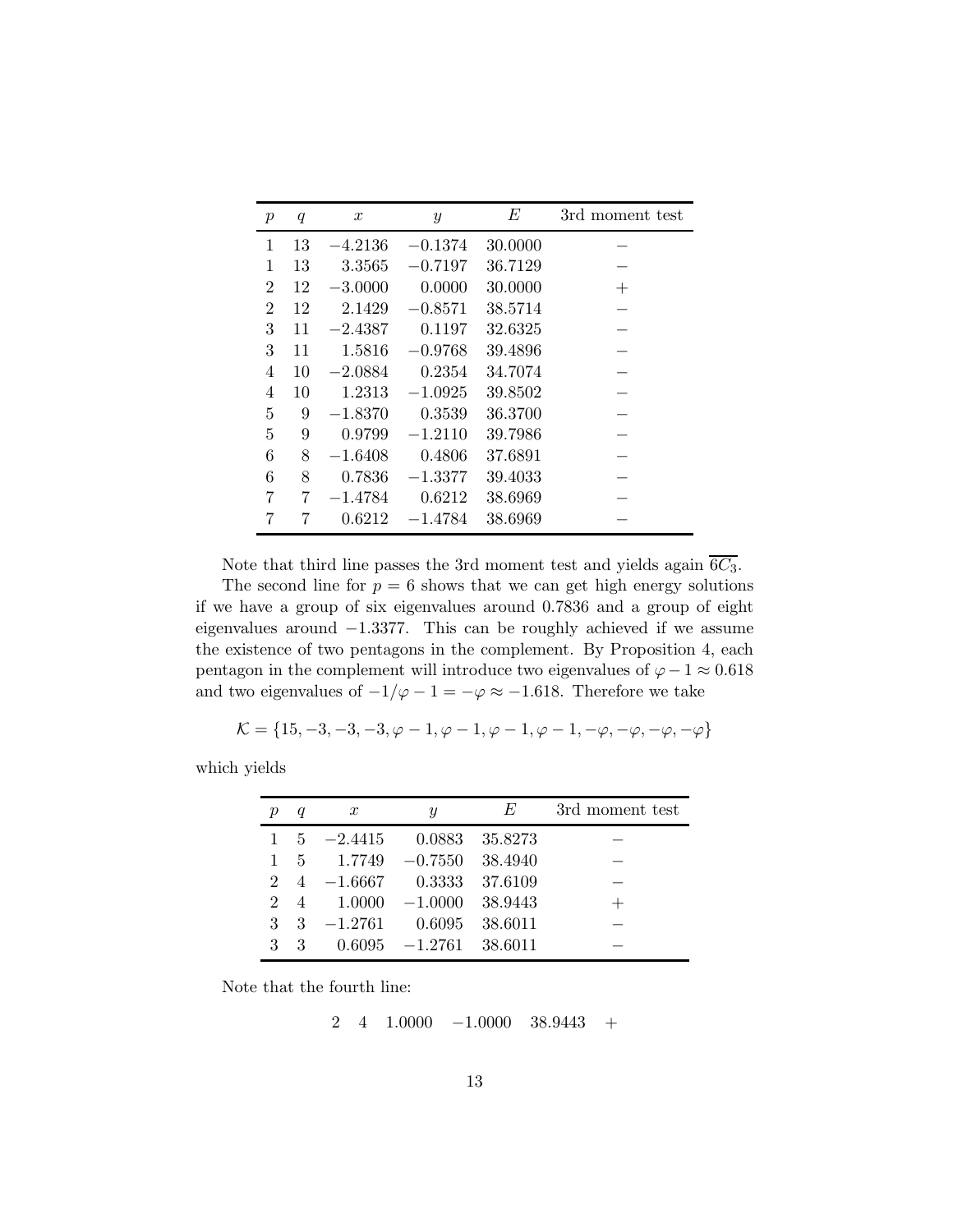passes the 3rd moment test. This spectrum is realized by the complement of  $2C_4 \cup 2C_5$ . Through an exhaustive search, we have verified that this graph has maximal energy among all regular graphs of degree 15 on 18 vertices. This extremal graph,  $2C_4 \cup 2C_5$ , has 6 distinct eigenvalues and spectrum  $15, 1^2, (\varphi - 1)^4, -1^4, -\varphi^4, -3^3$  (cf. Propositions 4 and 5).

We could have approached this another way. If we assume the presence of two quadrangles by letting

$$
\mathcal{K} = \{15, -3, -3, -3, -1, -1, -1, -1, 1, 1\},\
$$

| $\boldsymbol{p}$ | q | $\boldsymbol{x}$ | $\mathcal{Y}$ | E       | 3rd moment test |
|------------------|---|------------------|---------------|---------|-----------------|
|                  |   | $-3.4580$        | $-0.0774$     | 34.0000 |                 |
|                  |   | 2.4580           | $-0.9226$     | 38.9161 |                 |
| 2                | 6 | $-2.4365$        | 0.1455        | 35.7460 |                 |
| 2                | 6 | 1.4365           | $-1.1455$     | 39.7460 |                 |
| 3                | 5 | $-1.9434$        | 0.3660        | 37.6603 |                 |
| 3                | 5 | 0.9434           | $-1.3660$     | 39.6603 |                 |
| 4                | 4 | $-1.6180$        | 0.6180        | 38.9443 |                 |
| 4                |   | 0.6180           | $-1.6180$     | 38.9443 |                 |

we shall get the same solution, as the following output shows.

Note that the last two (equivalent) lines pass the 3rd moment test. Although we get the same solution, the conclusion is less clear since we have solutions with higher energy.

# 7 Conclusion

The material presented in this paper shows how one might look for extremal graphs using tools from calculus. According to this approach, graphs with extremal energy "should" have a small number of distinct eigenvalues. However, the discrete nature of the problem often prevents the expected "nice" solutions from existing. In many cases, candidates other than the theoretically optimal solution must be considered. However, even if the techniques in this paper do not directly yield an extremal graph, they can also be used to guide a search for an extremal graph.

One can say that results by J.H. Koolen and V. Moulton [\[7\]](#page-14-3) and V. Nikiforov [\[10\]](#page-15-1) give a solution of the maximal energy problem in an asymptotic sense. As far as we know at the present, a small number of distinct eigenvalues in extremal graphs appears rarely (complete graphs for  $n \leq 7$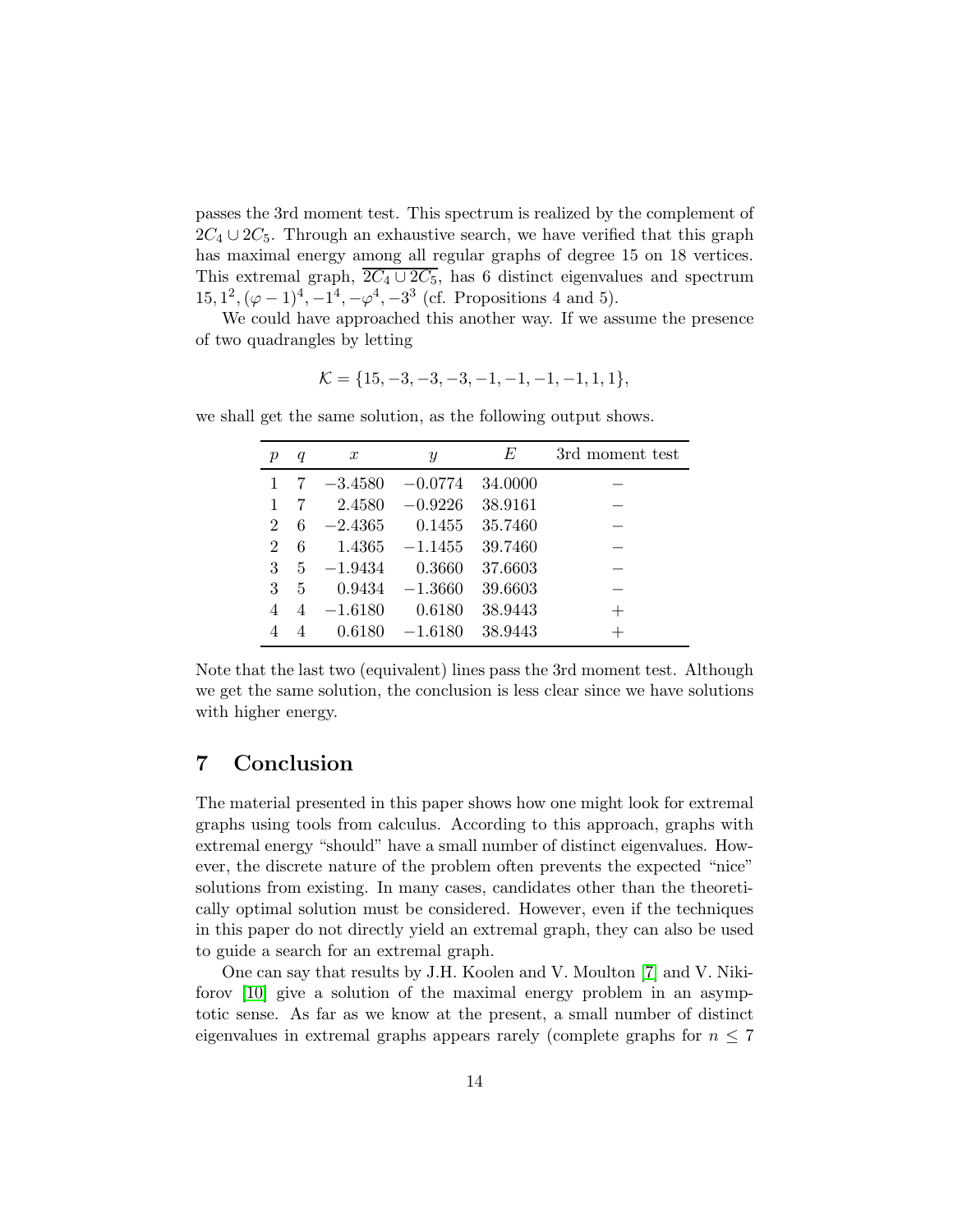and strongly regular graphs for  $n = 10$  and  $n = 4\tau^2$ ). Our results for  $n = 8, 9, 10, 11, 12$  show that, at least for moderate values of n, the structure of maximal graphs could vary unexpectedly. Having in mind the fact that paths are maximal energy trees, such effects also appear in some form for large values of  $n$ .

It remains open whether it will be possible to describe maximal energy graphs in a better way using new approaches.

# Bibliography

- <span id="page-14-2"></span>[1] Caporossi G., Cvetković D., Gutman I., Hansen P., Variable neighborhood search for extremal graphs, 2. Finding graphs with extremal *energy*, J. Chem. Inform. Comp. Sci.,  $39(1999)$ ,  $984-996$ .
- <span id="page-14-5"></span><span id="page-14-4"></span>[2] Cvetković D., Doob M., Sachs H., Spectra of Graphs, 3rd edition, Johann Ambrosius Barth Verlag, Heidelberg - Leipzig, 1995.
- [3] Cvetković D., Rowlinson P., Simić S.K., Spectral Generalizations of Line Graphs, On Graphs with Least Eigenvalue −2, Cambridge University Press, Cambridge, 2004.
- <span id="page-14-6"></span><span id="page-14-0"></span>[4] Gutman I., The energy of a graph, Berichte Math. Stat. Sekt. Forschungszentrum Graz, 103(1978), 1–22.
- [5] Gutman I., New approach to the McClelland approximation, MATCH Commun. Math. Chem. 14 (1983) 71-81.
- <span id="page-14-1"></span>[6] Hua H., On minimal energy of unicyclic graphs with prgirth and pendent vertices, MATCH Commun. Math. comput. Chem., 57(2007), 351–361.
- <span id="page-14-3"></span>[7] Koolen J., Moulton V., Maximal energy graphs, Advances Appl. Math., 26(2001), 47–52.
- <span id="page-14-8"></span>[8] Brendan D. McKay. nauty user's guide (version 1.5). Technical Report TR-CS-90-02, Department of Computer Science, The Australian National University, 1990. See also <http://cs.anu.edu.au/~bdm/nauty/>.
- <span id="page-14-7"></span>[9] Stein, William, Sage Mathematics Software (Version 2.8.10), The SAGE Group, 2007, <http://www.sagemath.org>.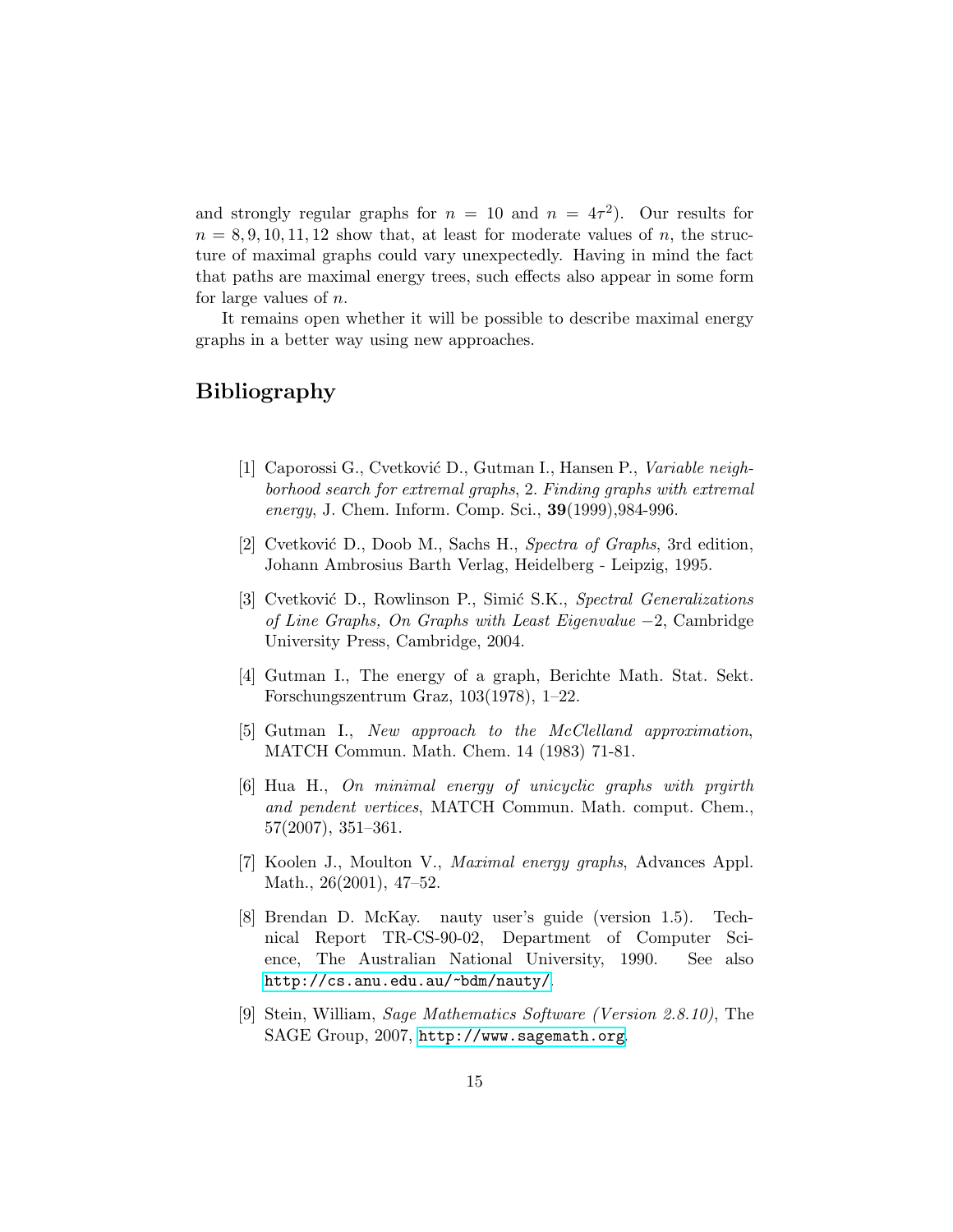- <span id="page-15-1"></span><span id="page-15-0"></span>[10] Nikiforov V., *Graphs and matrices with maximal energy*, J. Math. Anal. Appl., 327(2007), 735–738.
- [11] Yan W., On the minimal energy of trees with a given diameter, Appl. Math. Lett., 18(2005), 1046–1052.

D. Cvetković Faculty of Electrical Engineering, University of Belgrade, P.O.Box 35–54, 11120 Belgrade, Serbia e-mail: ecvetkod@etf.bg.ac.yu

J. Grout Department of Mathematics Brigham Young University Provo, UT 84602 USA e-mail: grout@math.byu.edu

# <span id="page-15-2"></span>A Mathematica Program

```
possibleEvals[numvertices_Integer, numedges_Integer, knownevals_List] :=
Block[{eq, p, q, x, y, en},
  eq := {p + q == numvertices - Length[knownevals]},
      p*x + q*y == -(Plus @@ knownevals),
      px*x^2 + q*y^2 ==2*numedges - (Plus @@ (knownevals^2))}; Print[ InputForm[eq]];
  Table[\{p, q, x, y, p*Abs[x] + q*Abs[y] + Plus @@(Abs[knownevals]), (p*x^3 + q*
               y^3 + (Plus @@ (knownevals^3)))/6} /.
        Solve[eq // Append[#, p == i] &, {p, q, x, y}], {i, 1,
           Ceiling[(numvertices - Length[knownevals] - 1)/2]}] //
     Flatten[#, 1] &]
```
# <span id="page-15-3"></span>B SAGE Program

```
def possible_evals(num_vertices, num_edges, known_evals):
   # Make x and y variables
   var('x, y')upper_bound=ceil((1/2)*(num_vertices - len(known_evals) - 1))
```